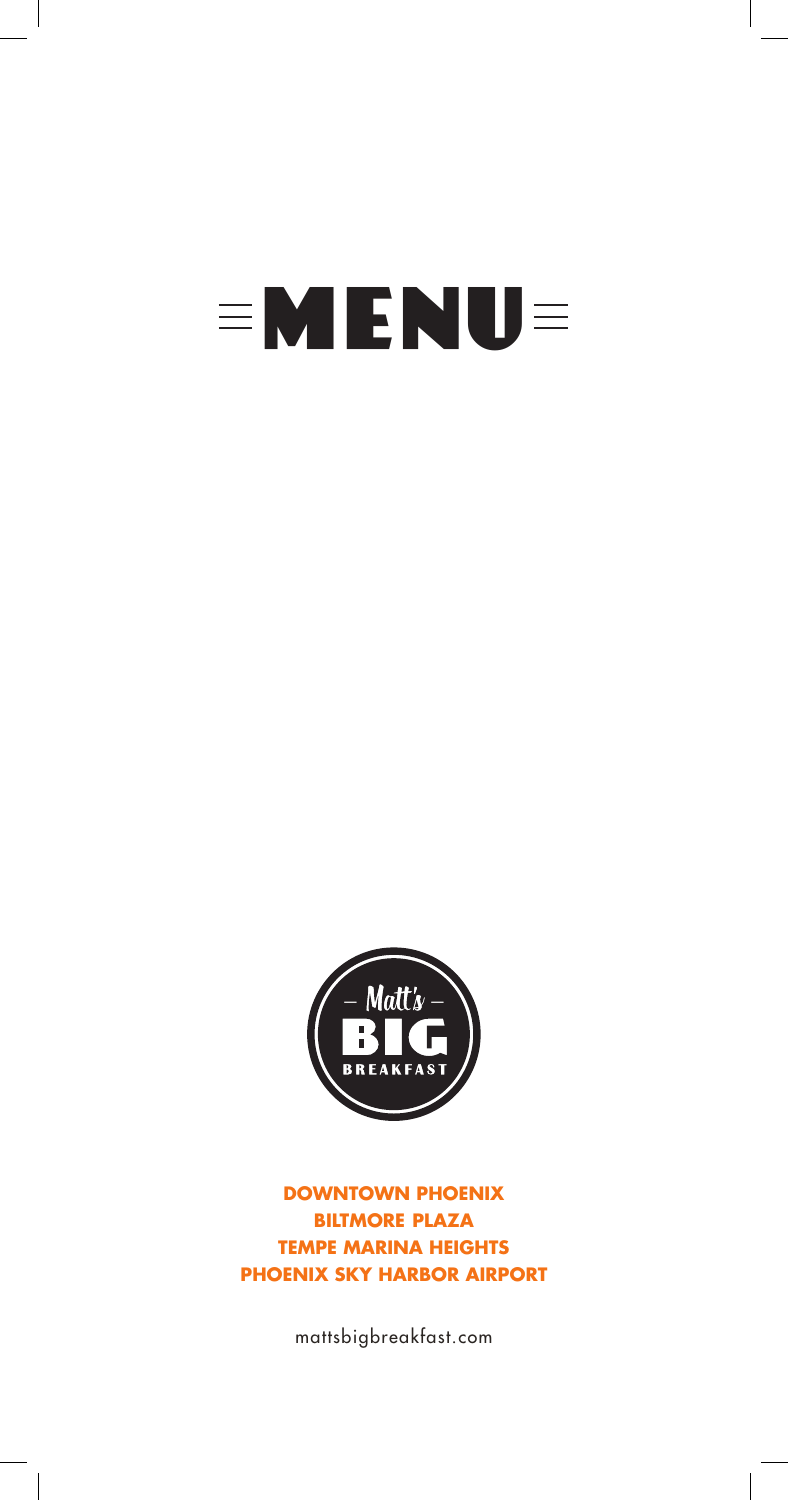

*(served all day) Our eggs are cage free, and we only cook with real butter and extra virgin olive oil.*

#### **THE FIVE SPOT** 5.95

Breakfast sandwich on a roll with two eggs, two slices of thick-cut bacon, American cheese and grilled onions

#### **THE HOG & CHICK** 9.95

Two eggs, choice of thick-cut bacon or country sausage, served with toast and choice of potatoes (off-the-bone ham \$1.00 extra)\*

#### **CHEESE OMELET** 7.95

Wisconsin cheddar, aged provolone or American folded into three eggs, served with toast and choice of potatoes (add mushrooms, roasted peppers or sautéed onions: \$1.00 each. Add bacon, ham or sausage: \$1.25 each)

#### **SALAMI SCRAMBLE** 8.95

Three eggs scrambled together with Molinari sopressata salami, served with toast and choice of potatoes

#### **THE SKINNY** 10.95

Four egg whites scrambled with gruyere cheese, local organic baby spinach and Chicken Apple Sausage cooked in olive oil and served with our Simple Little Salad

#### **THE CHOP & CHICK** 10.95

Two eggs and a skillet-seared Iowa pork rib chop\* served with toast and choice of potatoes

#### **GRIDDLECAKES** 7.95

Three made-from-scratch cakes, sweet cream butter and real maple syrup (2oz.)

#### **WAFFLE** 7.95

Made-from-scratch Belgian-style waffle, sweet cream butter and real maple syrup (2 oz.) with two slices of thick-cut bacon

#### **OATS** 5.95

Creamy bowl of steel-cut oatmeal with organic brown sugar and raisins



*Complimentary refills on coffee and iced tea*

**BOTTOMLESS COFFEE** Roastery of Cave Creek – ground daily 2.50 **RC COLA (can)** 2.00 **FRESH-SQUEEZED ORANGE JUICE** (8oz./12oz.) 2.95/4.50 **FRESH-SQUEEZED HONEY LEMONADE** 3.50 **ORGANIC MILK** 2.95 **CHOCOLATE ORGANIC MILK** 3.25 **BOTTOMLESS ICED TEA** 2.50 **BOTTLED SPRING WATER** 1.50

*No separate checks, please.*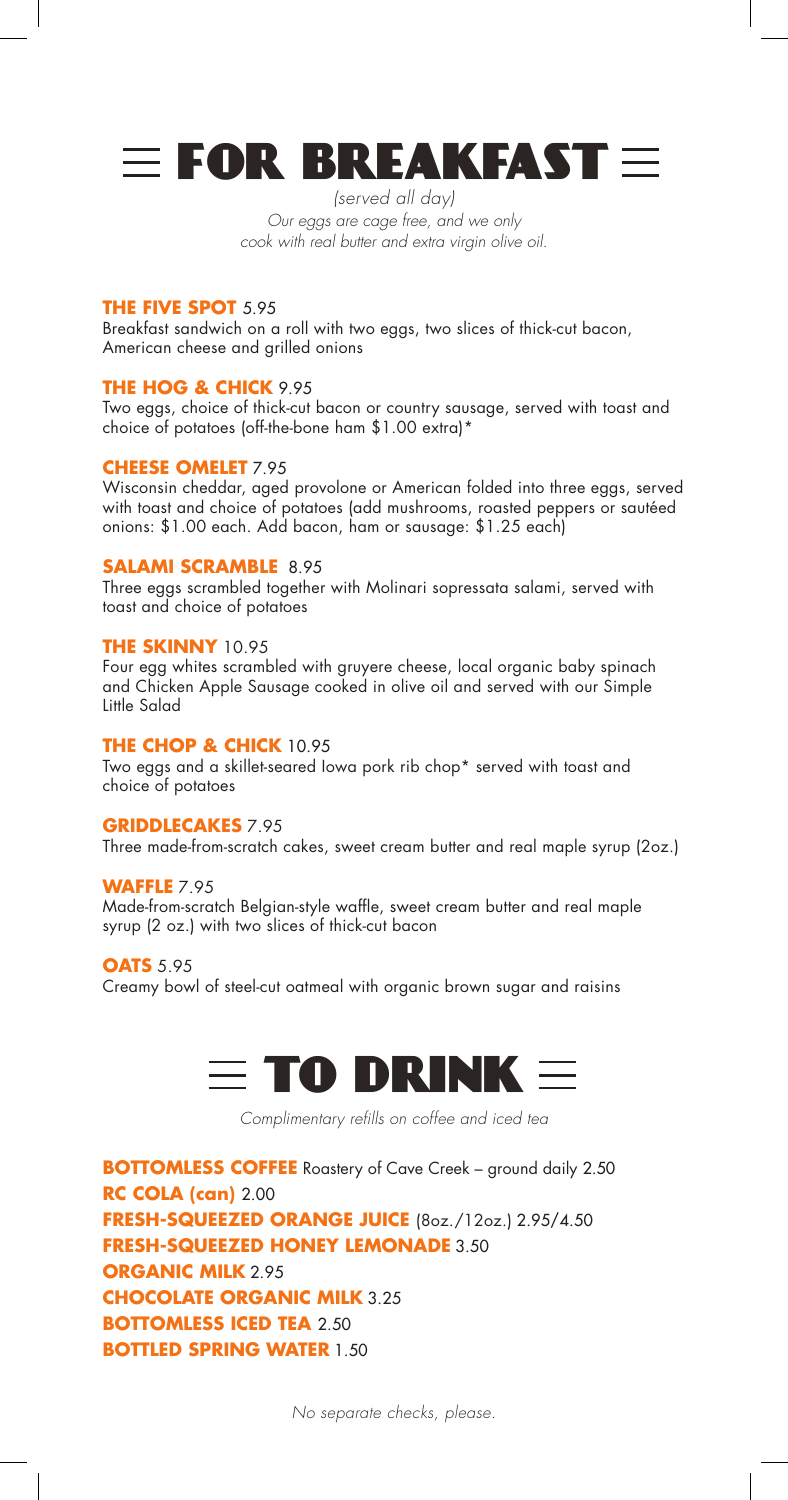## $\equiv$  FOR LUNCH  $\equiv$

*(from 11a.m.) All sandwiches served with kettle chips and pickle. (Substitute macaroni salad or cole slaw for chips: \$1.95)*

#### **BLT** 8.95

Thick-cut bacon, iceberg lettuce and hot house tomato on toasted country bread with real mayo

#### **CHICKEN SANDWICH** 9.95

All-natural breast of chicken marinated in pesto, topped with aged provolone and romaine, on a rustic roll

#### **CLASSIC REUBEN** 10.95

House-roasted corned beef, sauerkraut, Swiss cheese, home made 1000 Island dressing, grilled on rye

#### **EGG SALAD** 7.95

Chopped eggs with bread-and-butter pickles and sweet onion on country bread

#### **TUNA SALAD** 8.50

Line-caught albacore solid white tuna tossed with celery hearts and real mayo on multigrain

#### **BIG BUTTER BURGER** 10.95

8 oz. hand-pressed Niman Ranch ground chuck grilled in butter, topped with American cheese\* (substitute Maytag blue cheese: \$1.00)

#### **TOSSED COBB** 9.95

Crispy iceberg and romaine lettuce, chopped eggs, bacon, grilled chicken, Kalamata olives, hot house tomato and Maytag blue cheese tossed with a balsamic vinaigrette

#### **CHILI BOWL** 6.95

Slow-cooked Midwest-style chili topped with Wisconsin cheddar and sweet onion, served with oyster crackers

## $\equiv$  on the side  $\equiv$

**THICK-CUT BACON or COUNTRY SAUSAGE** 3.50 **OFF-THE-BONE 8oz. HAM STEAK** 5.00 **ALL NATURAL CHICKEN APPLE SAUSAGE** 4.00 **HOMEFRIES or HASH BROWNS** 2.95 **ONE EGG**\*1.50 **TOAST & HOMEMADE PRESERVES** 2.50 **SIMPLE LITTLE SALAD - ORGANIC** 5.00 **COLE SLAW** 2.95 **MACARONI SALAD** 2.95 **EXTRA 100% REAL MAPLE SYRUP** (2oz.) 1.50

*\*These items may be served raw or undercooked. Consuming raw or under cooked meats, poultry, seafood, shellfish or eggs may increase your risk of food borne illness, especially if you have certain medical conditions.*